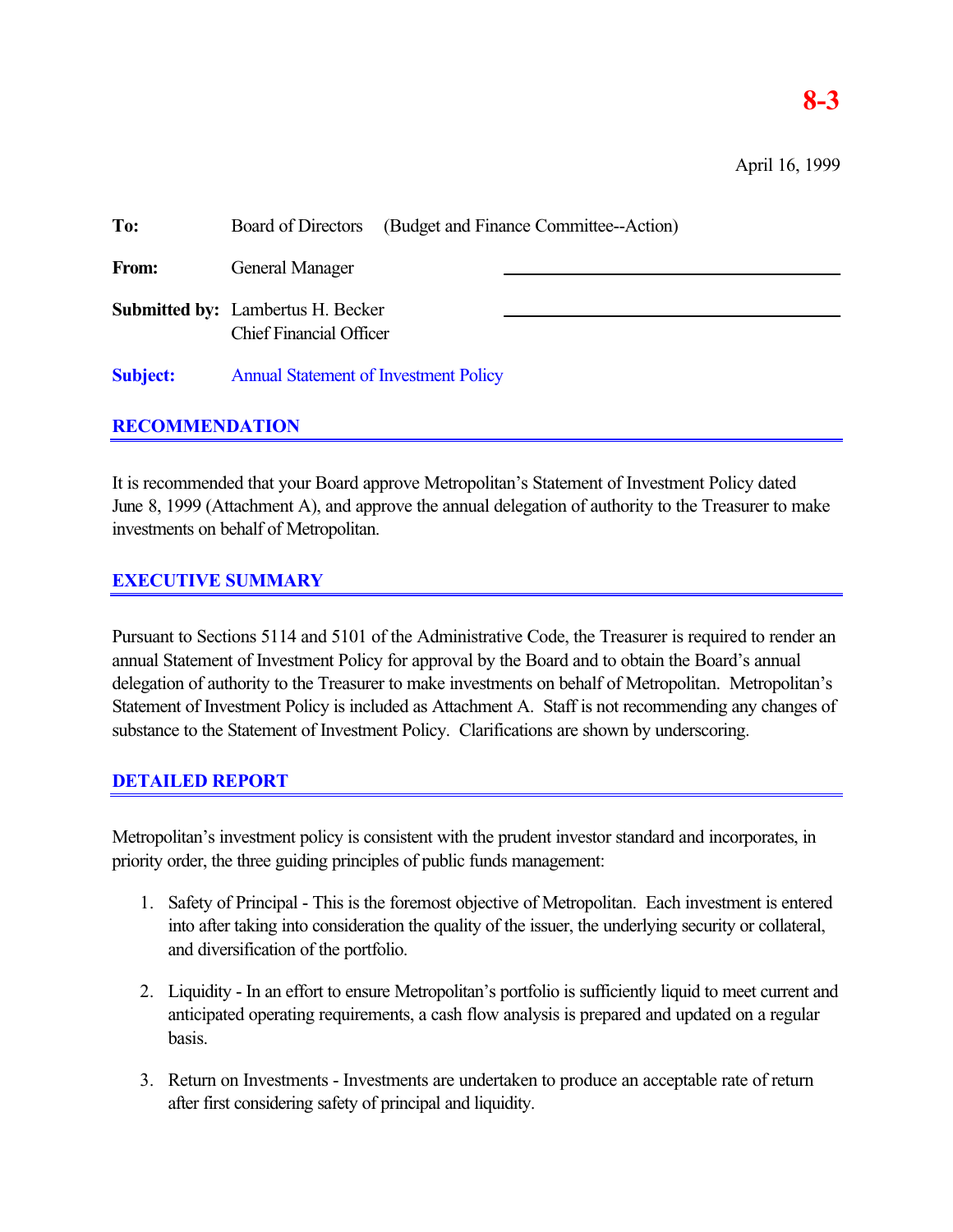The prudent investor standard is a standard of conduct where a person acts with care, skill, and diligence when purchasing, selling, exchanging, and managing funds.

It is recommended that your Board approve Metropolitan's Statement of Investment Policy dated June 8, 1999 (Attachment A) and approve the annual delegation of authority to the Treasurer to make investments on behalf of Metropolitan. Also included in Attachment A is a chart comparing California Government Code requirements to Metropolitan's Statement of Investment Policy.

RNM:jg

# **Attachment 8-3A**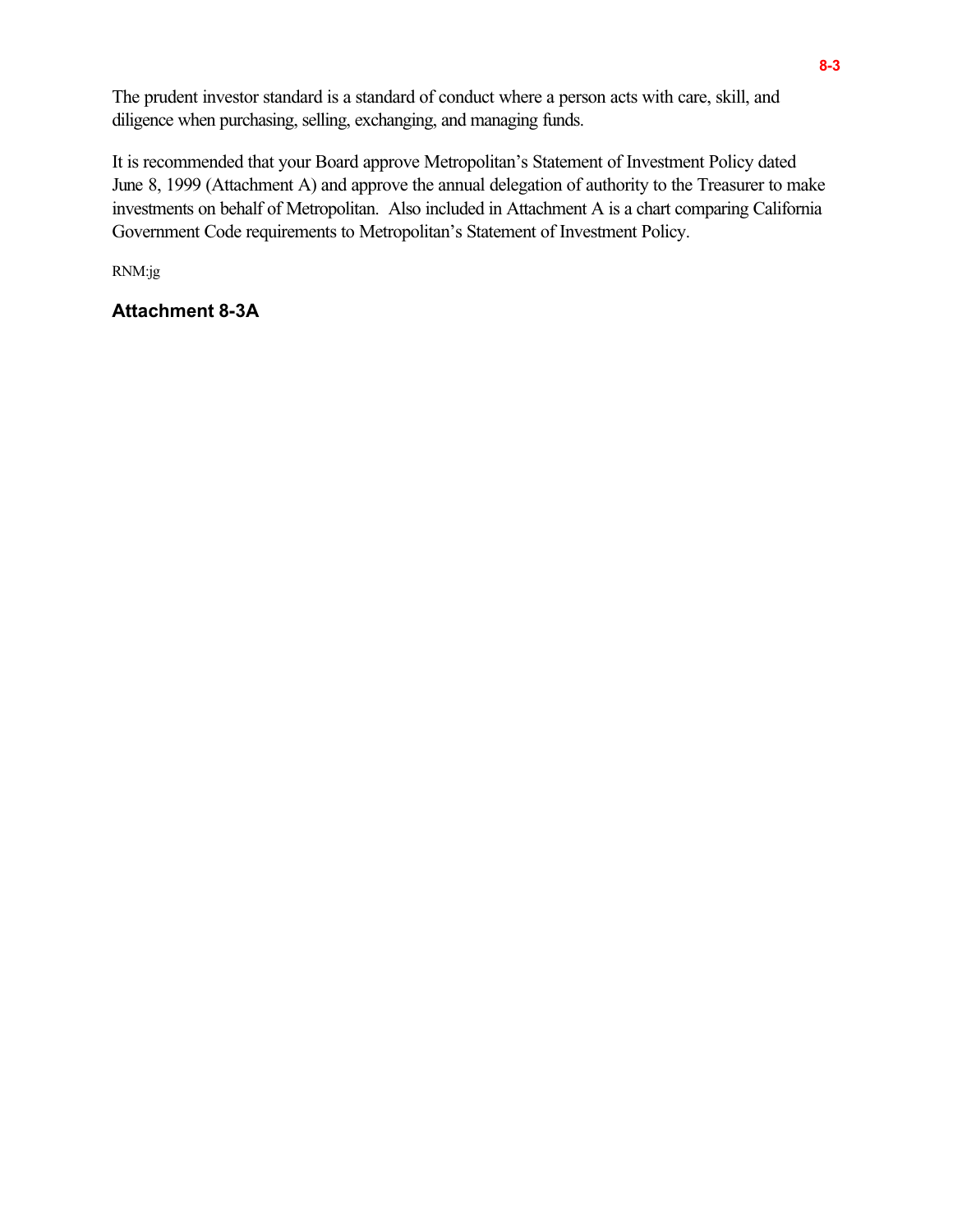# **ATTACHMENT 8-3A**

#### **THE METROPOLITAN WATER DISTRICT OF SOUTHERN CALIFORNIA**

# **STATEMENT OF INVESTMENT POLICY June 8, 1999\***

#### **I INVESTMENT AUTHORITY**

In accordance with Section 53600 et seq. of the Government Code of the State of California, the authority to invest public funds is expressly delegated to the Board of Directors for subsequent re-delegation to the Treasurer. Investments by the Treasurer pursuant to the delegation hereby made by this Statement of Investment Policy are limited to those instruments specified by the Board in Section 5101 of the MWD Administrative Code, and as further defined in this Statement of Investment Policy.

#### **II STATEMENT OF OBJECTIVES**

In order of importance priority, three fundamental criteria shall be followed in the investment program:

- 1. Safety of Principal Investments shall be undertaken in a manner which first seeks to ensure the preservation of principal in the portfolio. Each investment transaction shall be entered into after taking into consideration the quality of the issuer, the underlying security or collateral, and diversification of the portfolio . Market risk shall be reduced by limiting the average maturity of the portfolio, the maximum maturity of any one security, and by performing continuous cash flow analysis to avoid the need to sell securities prior to maturity.
- 2. Liquidity In an effort to ensure that Metropolitan's portfolio will be sufficiently liquid to meet current and anticipated operating requirements, a cash flow analysis will be performed on an ongoing basis. Investments shall be made so that the maturity date is compatible with cash flow needs and safety of principal.
- 3. Return on Investment Investments shall be undertaken to produce an acceptable rate of return after first considering safety of principal and liquidity. and the prudent investor standard. All investment activity shall be consistent with the prudent investor standard.
- \* Supersedes Statement of Investment Policy dated June 9, 1998.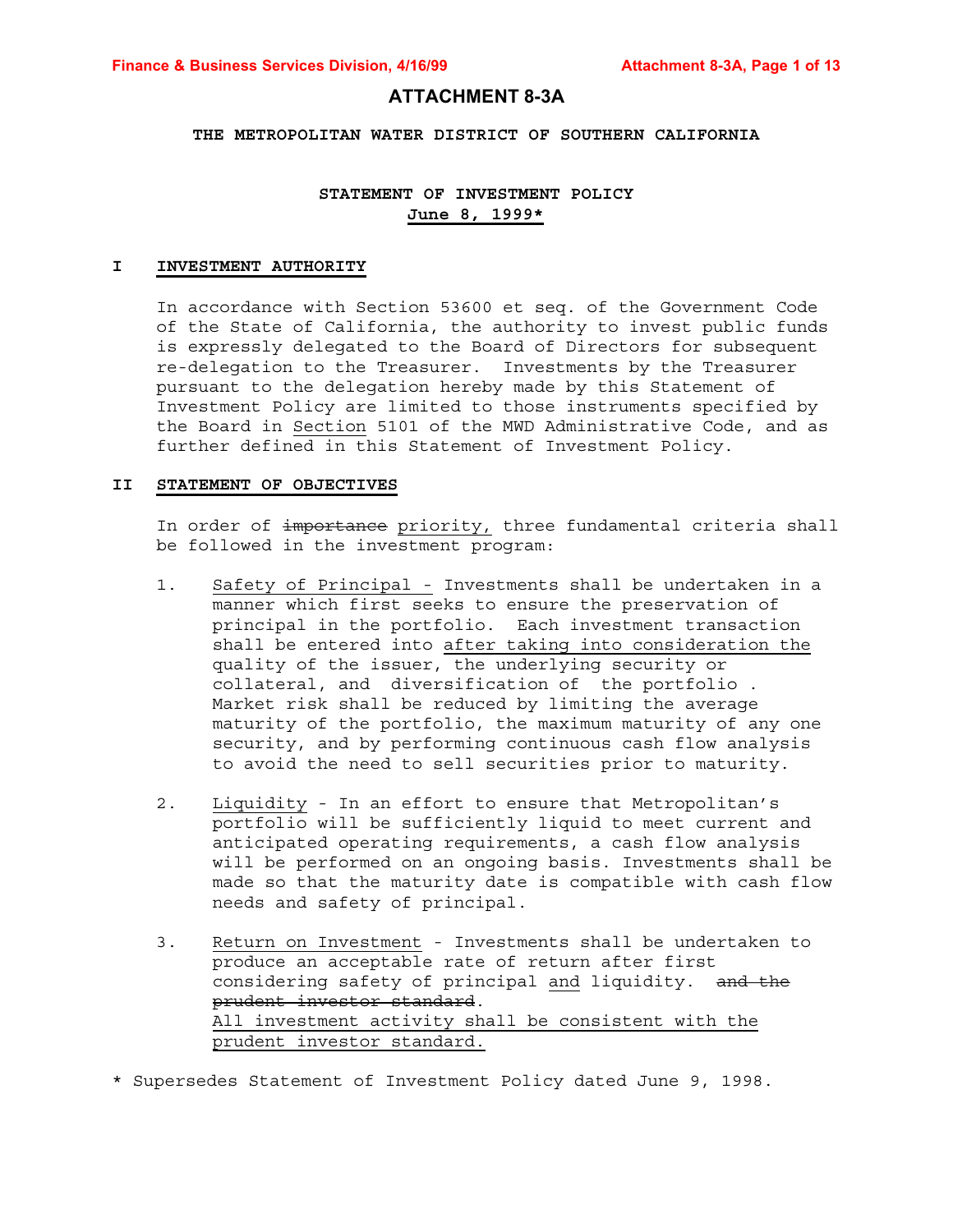### **III PRUDENT INVESTOR STANDARD**

As applicable to Metropolitan and its fiduciaries, the prudent investor standard is a standard of conduct whereby any person authorized to make investment decisions on behalf of Metropolitan acts with care, skill, prudence and diligence under the circumstances then prevailing, including but not limited to, the general economic conditions and the anticipated needs of Metropolitan, that a prudent person acting in like capacity and familiarity with those matters would use in the conduct of funds of a like character and with like aims, to safeguard the principal and meet the liquidity needs of Metropolitan.

## **IV PORTFOLIO**

Any reference to the portfolio shall mean the total of Metropolitan's cash and securities under management by the Treasurer, excluding cash and securities held in escrow or trust on behalf of Metropolitan. The Treasurer may invest in any security authorized for investment under the State law, subject to the limitations described below:

- 1. Maturity Limitations
	- a. The Treasurer is authorized to invest Metropolitan's fund balances up to a maximum term of five years. Special trust funds shall not be subject to the five year maximum maturity. The Treasurer is therefore authorized to invest special trust funds in excess of five years. These funds include, but are not limited to the following:

Employees' Deferred Compensation Fund Water Revenue Bond Reserve Funds Iron Mountain Landfill Closure/ Postclosure Maintenance Fund Lake Mathews Conservancy

- b. For certain instruments, the term of the investment is limited by market convention or as otherwise prescribed herein.
- c. Not more than 20 percent of the portfolio shall consist of securities with a term to maturity in excess of three years, after deducting those Funds noted in 1a.

# 2. Purchase and Sale of Securities

a. Information concerning investment opportunities and market developments will be gained by maintaining contact with the financial community together with information provided by Metropolitan's Investment Advisor.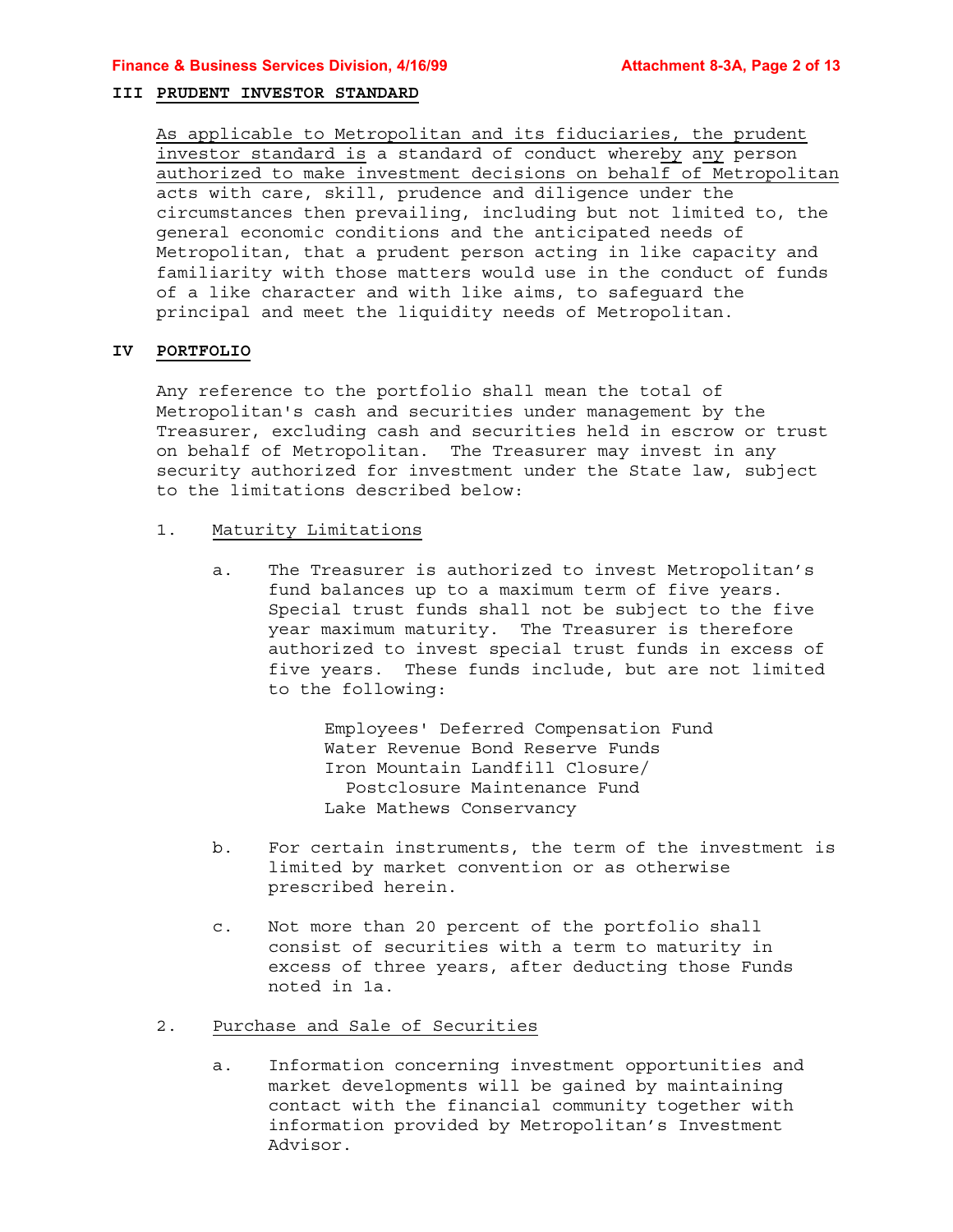#### **Finance & Business Services Division, 4/16/99 Metally Attachment 8-3A, Page 3 of 13**

- b. The purchase of any investment other than those purchased directly from the issuer shall be, to the extent possible, from a firm designated as a Primary Dealer by the Federal Reserve Bank of New York. Investments in reverse repurchase agreements may be made only with Primary Dealers of the Federal Reserve Bank of New York.
- c. All dealers will be required to provide confirmations of all purchases or sales directly to the Controller for audit.
- d. Annually the Treasurer shall transmit a copy of the current Statement of Investment Policy to all approved dealers. Each dealer is required to return a signed statement indicating receipt and understanding of Metropolitan's investment policies.
- e. When practicable, the Treasurer shall solicit more than one quotation on each trade. All investment trades will be awarded on a competitive bid basis.
- f. Each day's listing of market indices and quotations shall be transmitted by the Treasurer to the Controller for filing.
- g. Prohibited investments include inverse floaters, range notes, interest only strips derived from a pool of mortgages (Collateralized Mortgage Obligations), and any security that could result in zero interest accrual if held to maturity. (Zero interest accrual means the security has the potential to realize zero earnings depending upon the structure of the security. Zero coupon bonds and similar investments that start at a level below the face value are legal because their value does increase).
- h. Metropolitan will actively encourage participation of minority-owned and women-owned firms in its investment activities. These firms will be provided opportunities to sell fixed income securities and provide investment advisory services to Metropolitan.

#### 3. Exchange of Securities

An exchange of securities is a shift of assets from one instrument to another and may be done for a variety of reasons, such as to increase yield, lengthen or shorten maturities, to realize a profit, or to increase investment quality. In no instance shall an exchange be used for speculative purposes. Any such exchange shall be simultaneous (same day execution of sale and purchase), and shall require the approval of the Chief Financial Officer.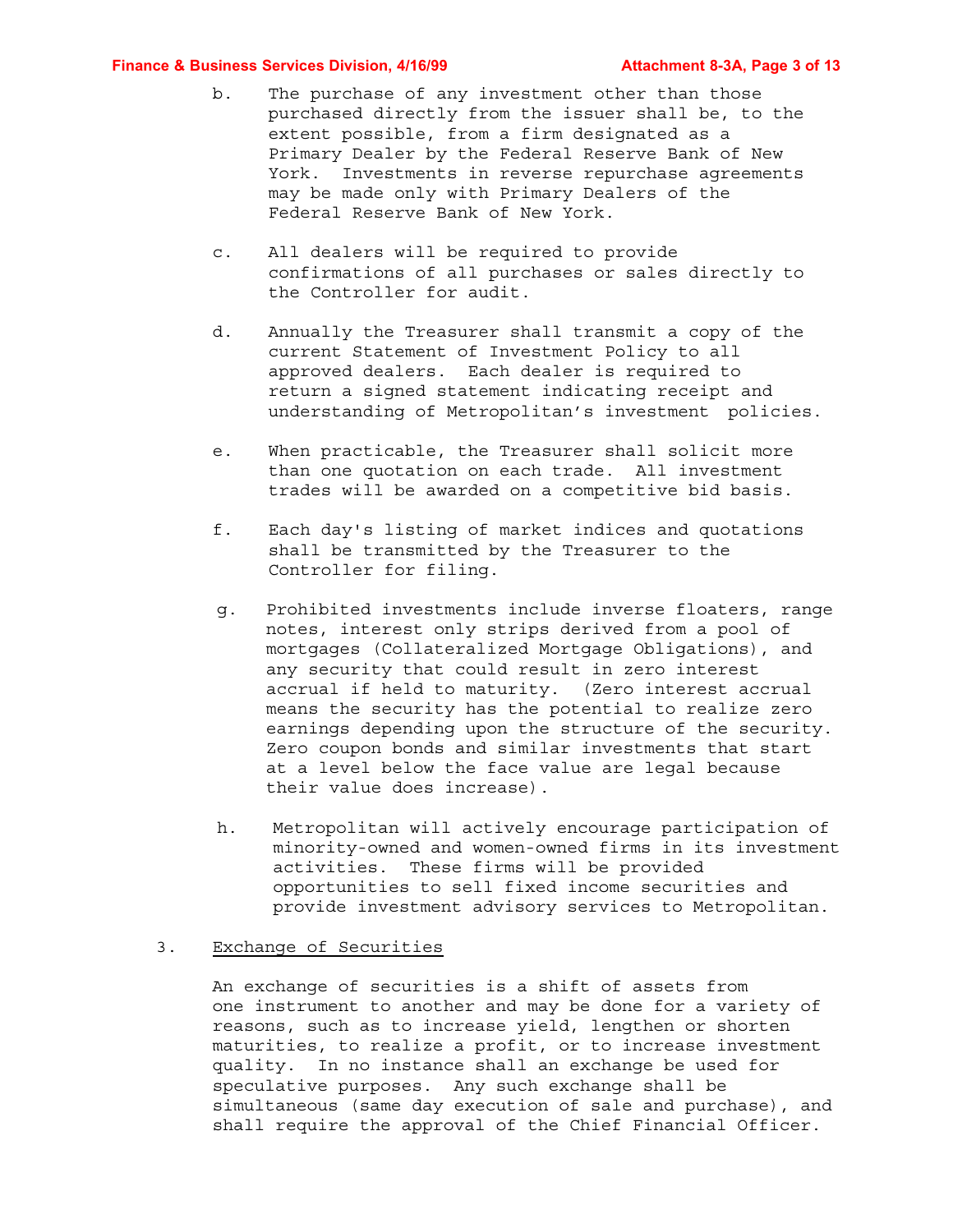#### **Finance & Business Services Division, 4/16/99 Mature 20 Attachment 8-3A, Page 4 of 13**

## 4. Portfolio Adjustments

- a. Should an investment percentage of portfolio limitation be exceeded due to an incident such as a fluctuation in portfolio size, the affected securities may be held to maturity to avoid losses.
- b. When no loss is indicated, the Treasurer shall consider reconstructing the portfolio basing his decision in part on the expected length of time the portfolio will be imbalanced.
- c. Should a security held in the portfolio be downgraded below the minimum criteria included in this Statement of Investment Policy, the Treasurer shall sell such security in such a manner to minimize losses on the sale of such security. If the security is downgraded to a level that is less than investment grade and the term to maturity is greater than one year, the Treasurer shall sell such affected security within sixty days of the rating change.

# 5. Safekeeping

- a. All securities transactions, including collateral for repurchase agreements entered into by Metropolitan shall be conducted on a delivery versus payment (DVP)basis.
- b. Securities will be held by an independent custodian designated by the Treasurer and held in safekeeping pursuant to a safekeeping agreement.
- c. All financial institutions which provide safekeeping services for Metropolitan shall be required to provide reports or safekeeping receipts directly to the Controller to verify securities taken into their possession.

## **V AUTHORIZED INVESTMENTS**

# 1. U.S. Government and Agencies

- a. Investments in U.S. Treasury obligations shall not be subject to any limitations.
- b. Investments in direct obligations of Federal Agencies guaranteed by the U.S. Government shall not be subject to any limitations. (Please refer to Appendix)
- c. Investments in Federal Agency obligations shall not exceed 50 percent % of all investments in effect immediately after any such investment is made.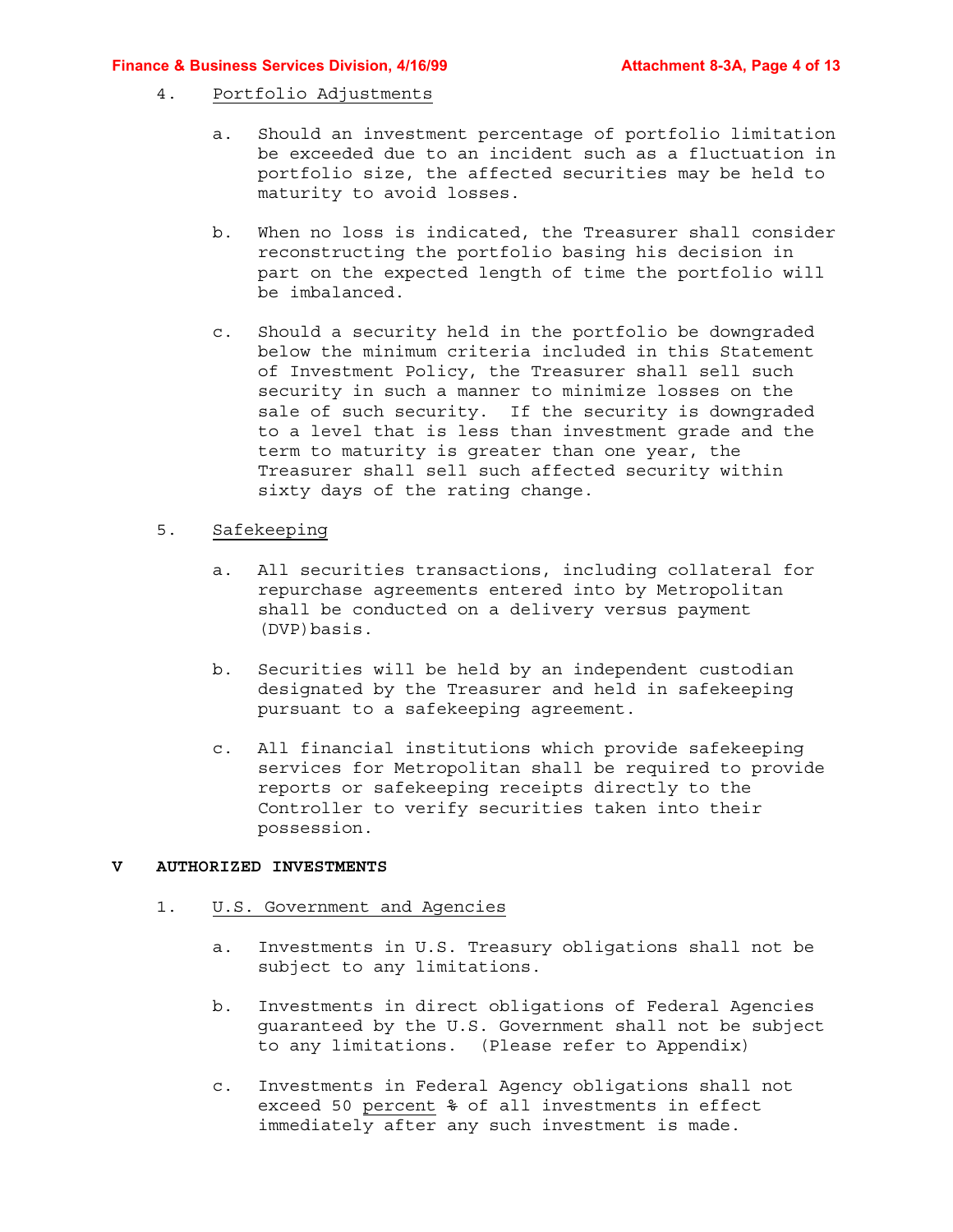#### **Finance & Business Services Division, 4/16/99 Mature 20 Attachment 8-3A, Page 5 of 13**

#### 2. Bankers' Acceptances

Restrictions are as follows:

- a. Investments in prime bankers' acceptances shall not exceed 40 percent of the portfolio in effect immediately after any such investment is made.
- b. No more than 25 percent of this category of investments may be invested in any one commercial bank's acceptances.
- c. Eligibility shall be limited to those financial institutions which maintain ratings equivalent to Thompson BankWatch Service of "TBW-1" or "C" or better.
- d. The maximum maturity shall be limited to 270 days.

# 3. Negotiable Certificates of Deposit

Restrictions are as follows:

- a. Investments in negotiable certificates of deposit shall not exceed 30 percent of the total portfolio in effect immediately after any such investment is made.
- b. The total investment in an eligible financial institution shall not exceed 25 percent of the total portfolio available for investment in this investment category.
- c. To be eligible, a certificate of deposit must be issued by a nationally or state-chartered bank, a state or federal savings and loan association or savings bank, or by a state-licensed branch of a foreign bank.
- d. Eligibility shall be limited to those financial institutions which maintain ratings equivalent to Thompson BankWatch Service of "TBW-1" or "C" or better.
- e. The investment shall not exceed the shareholders' equity of any depository bank. For the purpose of this constraint, shareholders' equity shall be deemed to include capital notes and debentures.
- f. The investment shall not exceed the total of the net worth of any depository savings and loan association, except that investments up to a total of five hundred thousand dollars may be made to a savings and loan association without regard to the net worth of that depository, if such investments are insured or secured as required by law.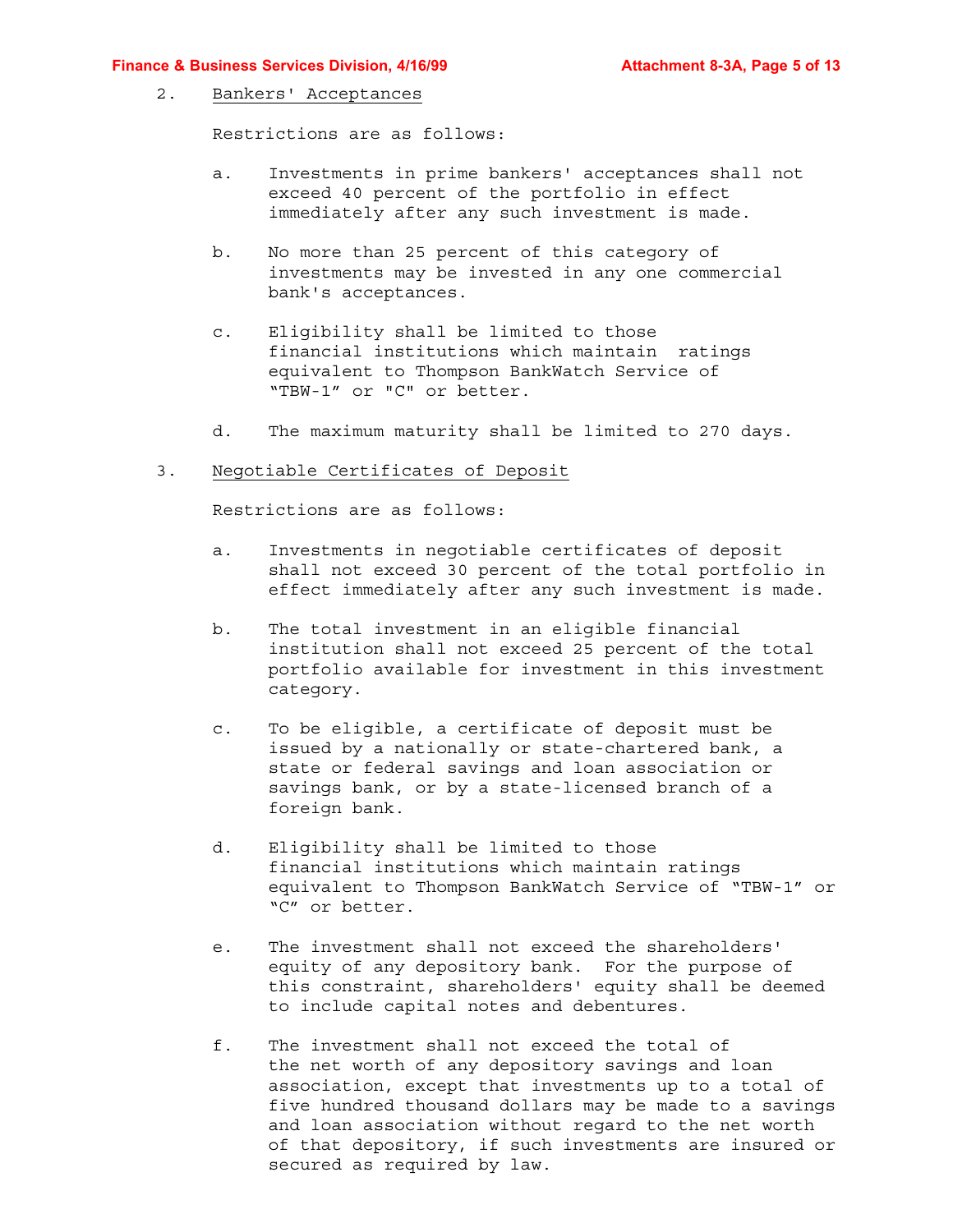#### **Finance & Business Services Division, 4/16/99 Attachment 8-3A, Page 6 of 13**

g. The maximum maturity shall be limited to one year.

### 4. Commercial Paper

Restrictions are as follows:

- a. Only commercial paper of prime quality of the highest ranking or of the highest letter and numerical rating as provided by Moody's Investors Service, Inc., or Standard and Poor's Corporation may be purchased.
- b. Eligible paper is further limited to issuing corporations that are organized and operating within the United States and having total assets in excess of \$500,000,000.
- c. Eligible issuer's debt must carry Moody's or Standard and Poor's rating of at least an "A".
- d. Investments in commercial paper shall not exceed 30 percent of the portfolio in effect immediately after any such investment is made, providing that the dollar-weighted average maturity of the entire amount does not exceed 31 days. "Dollar-weighted average maturity" means the sum of the amount of each investment multiplied by the number of days to maturity, divided by the total amount of outstanding commercial paper.
- e. Investments in commercial paper totaling 15 percent or less of the portfolio in effect immediately after any such investment is made shall not be subject to the dollar-weighted average maturity limitation.
- f. Each investment shall not exceed 180 days maturity. The total investment in the commercial paper of an issuer shall not exceed 25 percent of the total portfolio available for investment in this investment category.
- g. No more than 10 percent of the outstanding commercial paper of an issuing corporation may be purchased.

# 5. Repurchase Agreements

A repurchase agreement is a purchase of authorized securities (other than commercial paper) with terms including a written agreement by the seller to repurchase the securities on a later specified date for a specified amount. Restrictions are as follows:

a. The percentage limit for investment in repurchase agreements shall be 50 percent of the total portfolio.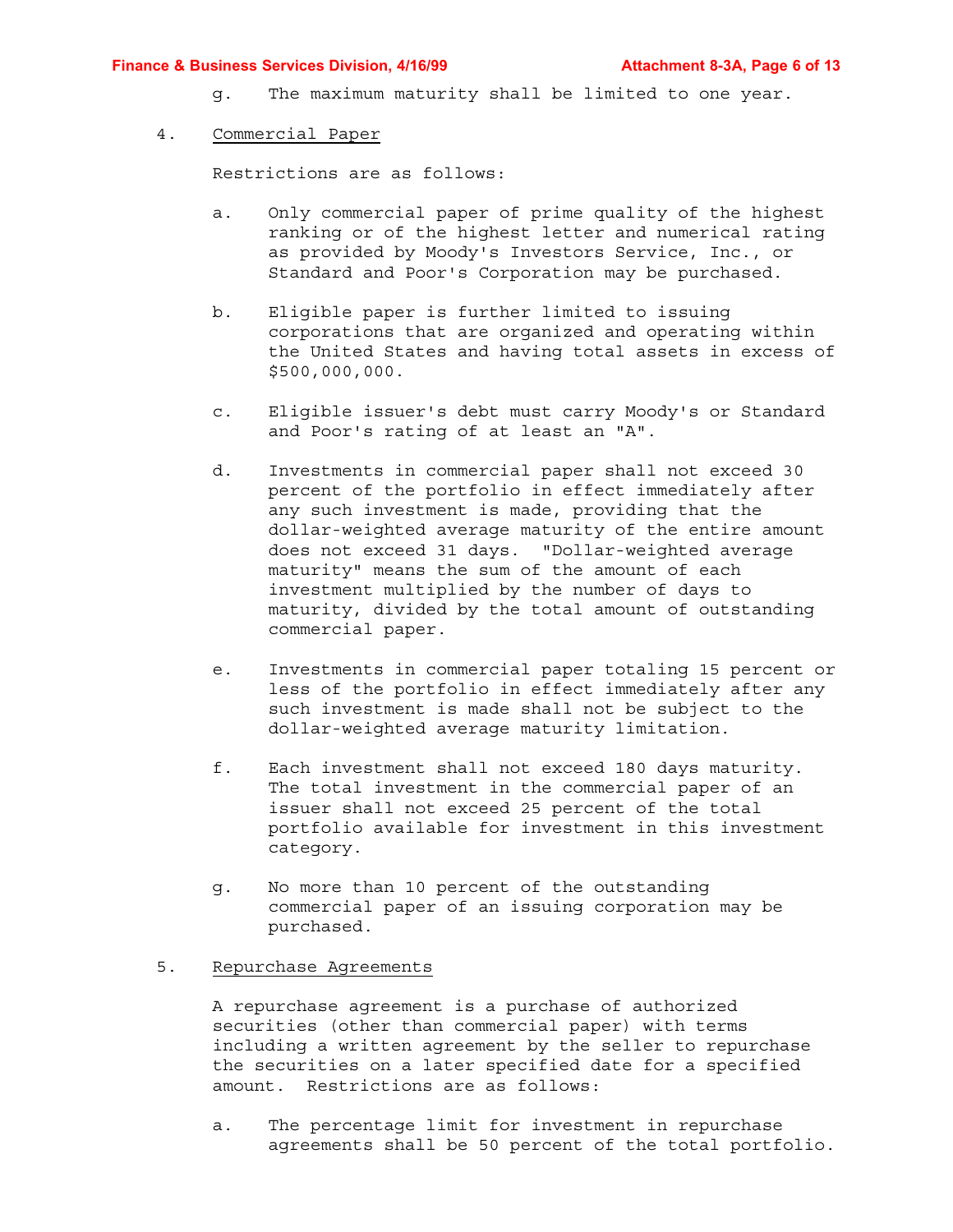#### **Finance & Business Services Division, 4/16/99 Attachment 8-3A, Page 7 of 13**

- b. Purchases of repurchase agreements will be limited to a maximum maturity of one year.
- c. Repurchase agreements shall be made only with primary dealers in government securities or financial institutions with a Moody's Investors Service, Inc., or equivalent, rating of A or better.
- d. Such investments shall provide for purchased securities with a market value at least 102 percent of the amount of the invested funds. Value shall be adjusted not less than quarterly.
- e. Purchased securities are limited to Treasury bills, bonds and notes, or other investments that are direct obligations of or fully guaranteed as to principal and interest by the United States or any agency thereof; negotiable certificates of deposit; and bankers' acceptances eligible for acceptance under Federal Reserve rules. Zero coupon and stripped coupon instruments are not acceptable.
- f. Such investments shall provide for transfer of ownership and possession of the purchased securities either to Metropolitan directly or to a custodian depository institution which shall take record title and shall establish and maintain a sub-account in its financial records for the securities in Metropolitan's name, and such custodian shall not be the dealer from which the securities were purchased.
- g. Each repurchase agreement shall provide a contractual right to liquidation of the purchased securities upon the bankruptcy, insolvency or other default of the counterparty.
- h. Purchased securities shall have maturities within sixty months of the date of investment.

#### 6. Reverse Repurchase Agreements

A reverse repurchase agreement is a sale by the Treasurer of securities in the portfolio with terms including a written agreement to repurchase the securities on or before a specified date for a specified amount.

a. Subject to the approval of the Board of Directors, the Treasurer may enter into a reverse repurchase agreement provided that the proceeds are invested solely to supplement the income normally received from the securities involved in the agreement. These agreements may only be performed with primary dealers of the Federal Reserve Bank of New York.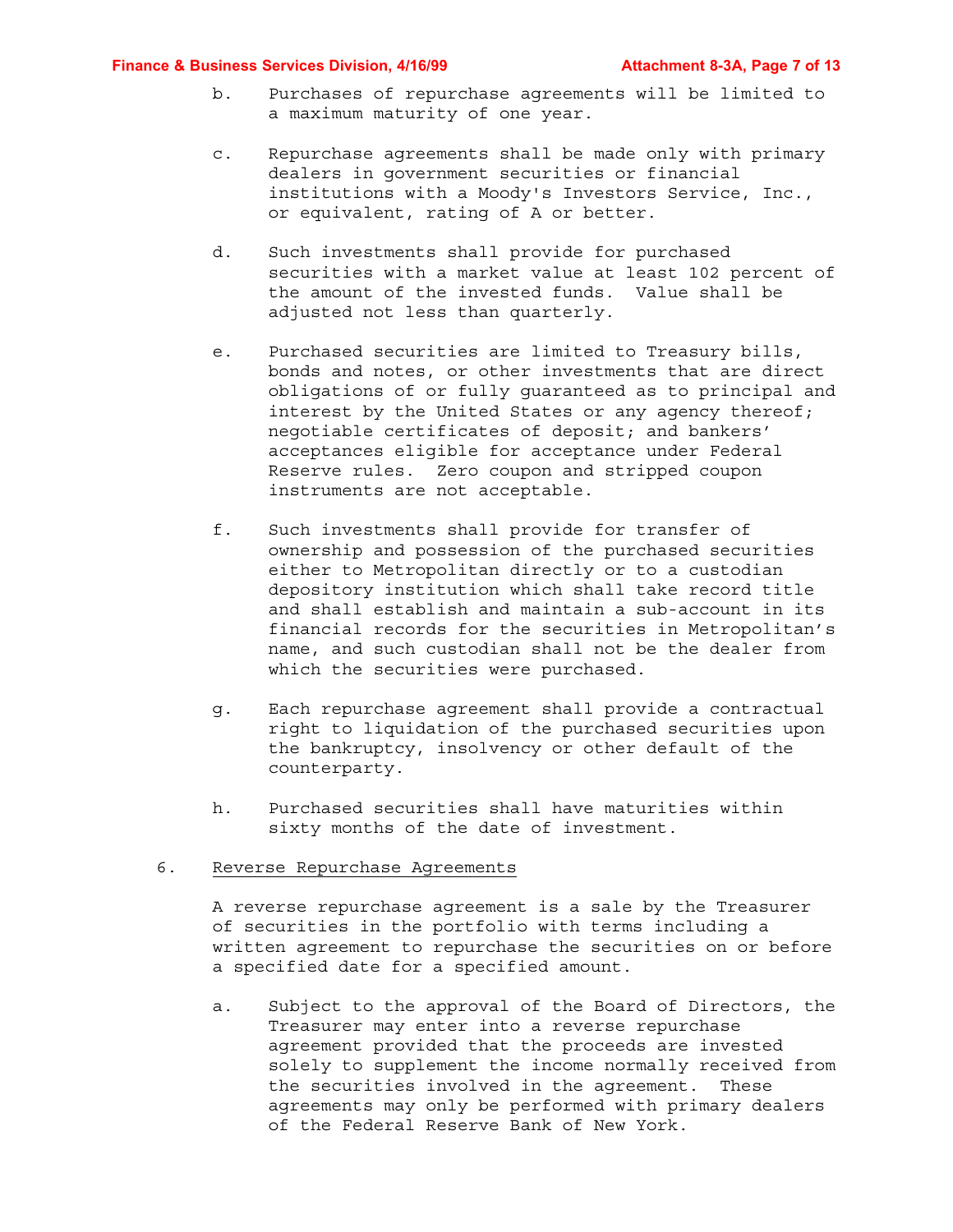#### **Finance & Business Services Division, 4/16/99 Metally Attachment 8-3A, Page 8 of 13**

- b. Limit investments in reverse repurchase agreements to the lesser of 10 percent of the portfolio, or 25 percent of the United States Treasury and Agency securities held in Metropolitan's portfolio at cost.
- c. Match or closely approximate the maturity of the investment purchased with the proceeds of a reverse repurchase agreement with the maturity of the reverse repurchase agreement(s).
- d. Purchases of securities with proceeds from reverse repurchase agreements may not be subject to a reverse repurchase agreement.
- e. Reverse repurchase agreements will be limited to a maximum maturity of 92 days.
- f. Securities used to make reverse repurchase agreements must be made for and held for a minimum of 30 days prior to the transaction.

### 7. Time Deposits

For purposes of this policy, collateralized time deposits shall be considered investments.

The following criteria will be used in evaluating financial institutions and form of collateral to determine eligibility for deposits:

- a. The financial institution must have been in existence for at least five years.
- b. Eligibility for deposits shall be limited to those financial institutions which maintain rating equivalent to Thompson BankWatch Service of "TBW-1" or "C" or better. Credit requirements may be waived for a \$100,000 time deposit that is federally insured.
- c. The deposit shall not exceed the shareholders' equity of any depository bank. For the purposes of this constraint, shareholders' equity shall be deemed to include capital notes and debentures.
- d. The deposit shall not exceed the total of the net worth of any depository savings and loan association, except that deposits not exceeding a total of five hundred thousand dollars (\$500,000) may be made to a savings and loan association without regard to the net worth of that depository, if such deposits are insured or secured as required by law.
- e. The total deposits shall not exceed the Shareholders' equity of any depository bank.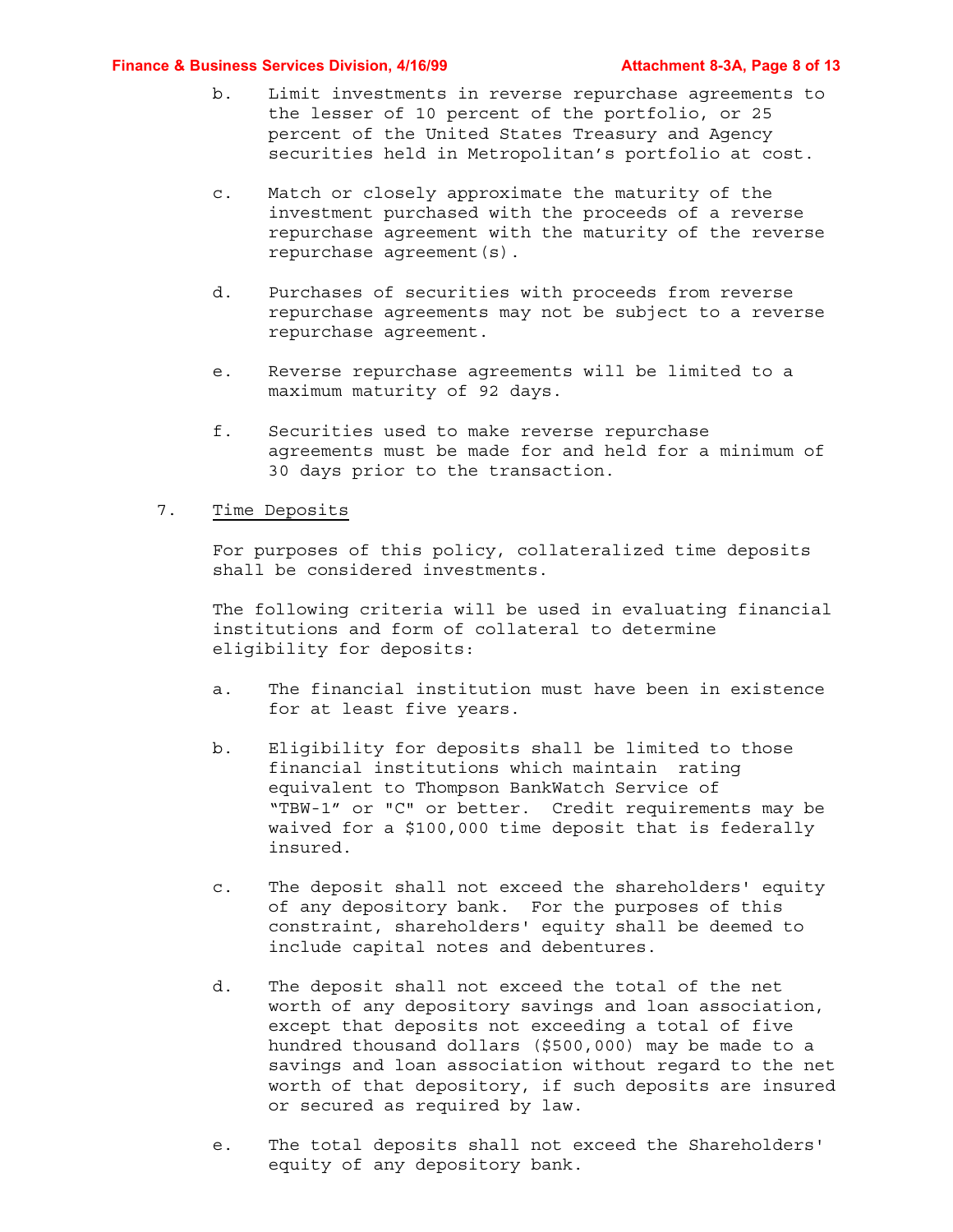#### **Finance & Business Services Division, 4/16/99 Attachment 8-3A, Page 9 of 13**

- f. In order to secure such deposits, the financial institution shall maintain in the collateral pool, securities having a market value of at least 10 percent in excess of the total amount deposited.
- g. Promissory notes secured by real estate mortgages or deeds of trust may not be accepted as collateral.
- h. When other factors are equal, appropriate consideration will be given to a financial institution that either individually or as a member of a syndicate bids on or makes a substantial investment in Metropolitan's bonds; contributes service to Metropolitan or a member public agency; offers significant assistance to Metropolitan, so as to provide for distribution of total deposits among eligible financial institutions.
- i. Purchased time deposits will be limited to a maximum maturity of one year.

#### 8. Medium Term Notes

Restrictions are as follows:

- a. Investment in medium-term notes are limited to corporations organized and operating within the United States or by depository institutions licensed by the United States or any state and operating within the United States.
- b. Notes eligible for investment under this subdivision shall be rated in a rating category of at least "A" or its equivalent or better by a nationally recognized rating service. Maturities greater than two years must be rated "AA" or better.
- c. Purchases of medium-term notes may not exceed 20 percent of the portfolio.
- d. Purchases of medium-term notes will be limited to a maximum maturity of five years.

# 9. Mortgage Obligations and Asset Backed Securities

Any mortgage pass-through security, collateralized mortgage obligation, mortgage-backed or other pay-through bond, equipment lease-backed certificate, consumer receivable pass-through certificate, or consumer receivable-backed bond.

Restrictions are as follows:

a. A maximum of five years maturity.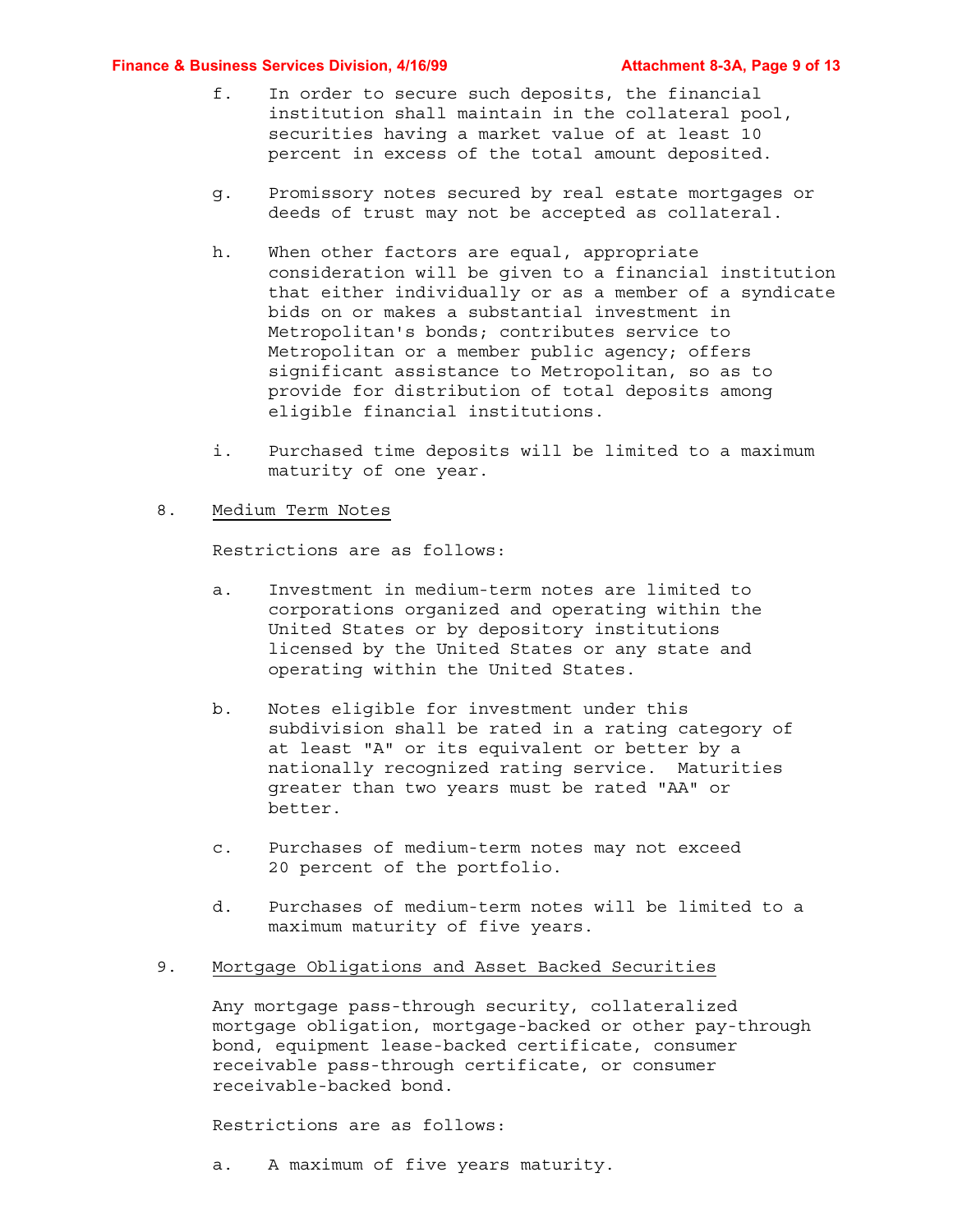#### **Finance & Business Services Division, 4/16/99 Attachment 8-3A, Page 10 of 13**

- b. Securities eligible for investment shall be issued by an issuer having an "A" or higher rating for the issuer's debt as provided by a nationally recognized rating service and rated in a rating category of "AAA" by a nationally recognized rating service.
- c. Purchase of securities authorized by this subdivision may not exceed 10 percent of the portfolio.

#### 10. Local Agency Investment Fund Deposits

Deposits for the purpose of investment in the Local Agency Investment Fund of the State Treasury may be made up to the maximum amount permitted by State Treasury policy.

# 11. Metropolitan Water District Federal Credit Union Deposits

Deposits for the purpose of investment of funds held pursuant to Metropolitan's deferred compensation plans in the Metropolitan Water District Federal Credit Union shall be limited to the maximum amount insured by the National Credit Union Share Insurance Fund.

# 12. Securities Related to the State Water Project

Investments in State of California securities shall be limited to one registered bond or note, in the minimum denomination available, of any series of bonds or notes issued for purposes related to the State Water Project.

#### 13. Shares of Beneficial Interest

The Treasurer may invest in shares of beneficial interest issued by eligible diversified management companies that (1) invest in authorized securities such as United States Treasury notes, bonds, bills; registered state warrants or treasury notes and bonds for the State of California, obligations of local agencies; commercial paper; negotiable certificates of deposit; repurchase agreements or reverse repurchase agreements and medium term notes or (2) are money market funds registered with the Securities and Exchange Commission under the Investment Company Act of 1940. These companies must meet the following criteria:

> Attain the highest ranking of the highest letter and numerical rating provided by not less than two nationally recognized statistical rating agencies.

> Retained an investment adviser registered or exempt from registration with the Securities and Exchange Commission with not less than five years' experience investing in authorized securities and obligations listed above.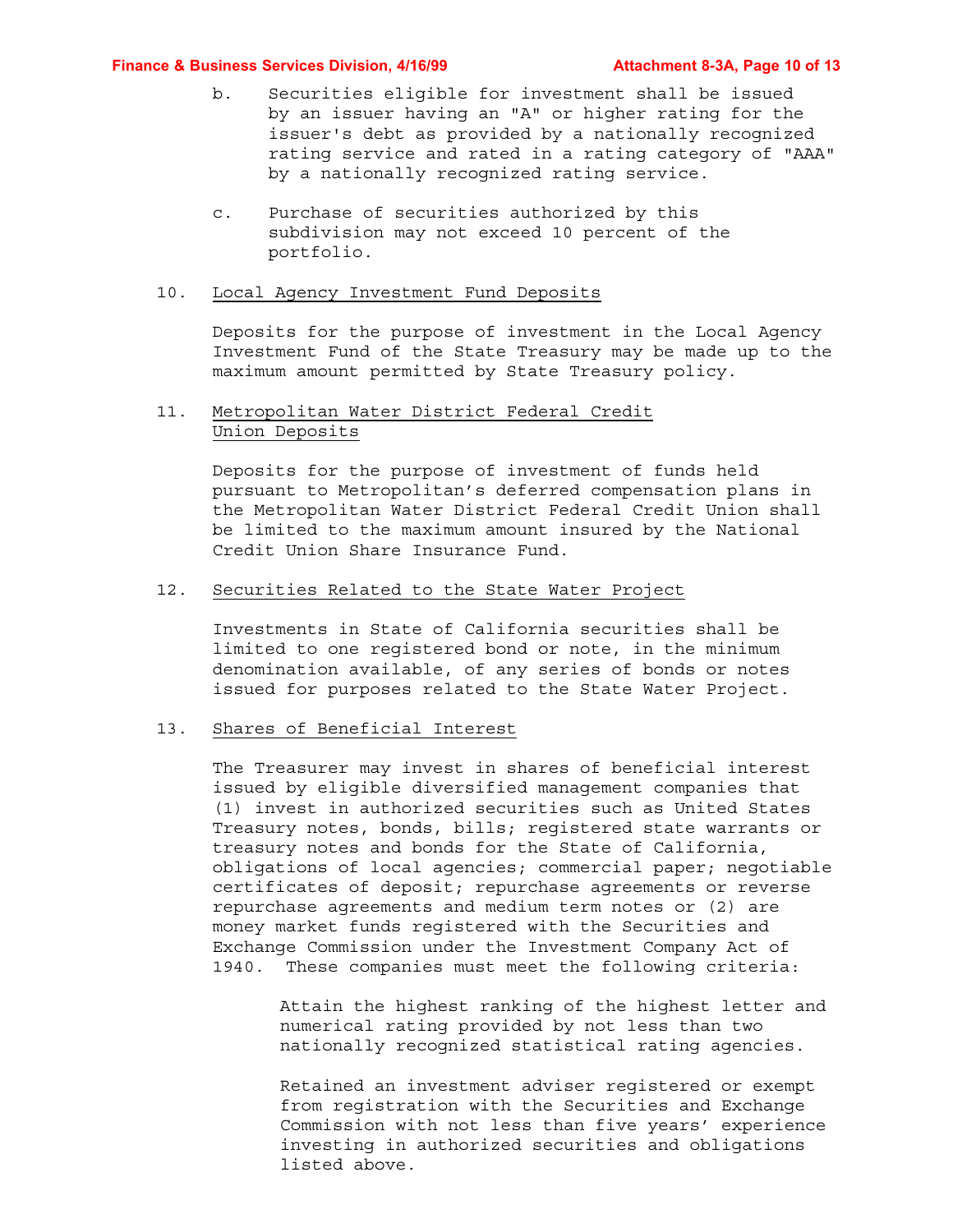Assets under management shall be in excess of \$500 million.

The purchase price of the shares of beneficial interest purchased shall not include any commission, that the companies may charge and shall not exceed 20 percent of the agency's surplus money that may be invested. However, no more than 10 percent of the agency's surplus funds may be invested in shares of beneficial interest of any one mutual fund described above.

# **VI REPORTING**

In accordance with Administrative Code Section 5114, the Treasurer shall submit a monthly report to the Executive Secretary of the Board of Directors via the General Manager indicating the types of investment by fund and date of maturity, and shall provide the current market value of all securities, rates of interest, and expected yield to maturity. The Treasurer shall also submit a monthly summary report to the Board of Directors via the General Manager showing investment activity, including yield and earnings, and the status of cash by depository.

#### **VII MONITORING SAFETY AND LIQUIDITY OF DISTRICT FUNDS**

The Treasurer shall monitor or cause to be monitored the extent to which financial institutions with which Metropolitan maintains deposits or investments are consistent with Metropolitan's policies regarding business activities within countries that may jeopardize the safety and liquidity of District funds or violate other Metropolitan policies. Such matters shall be reported to the Budget and Finance Committee as part of the Treasurer's monthly report.

#### **VIII ADMINISTRATION**

The Treasurer may, at any time, further restrict the securities approved for investment as deemed appropriate.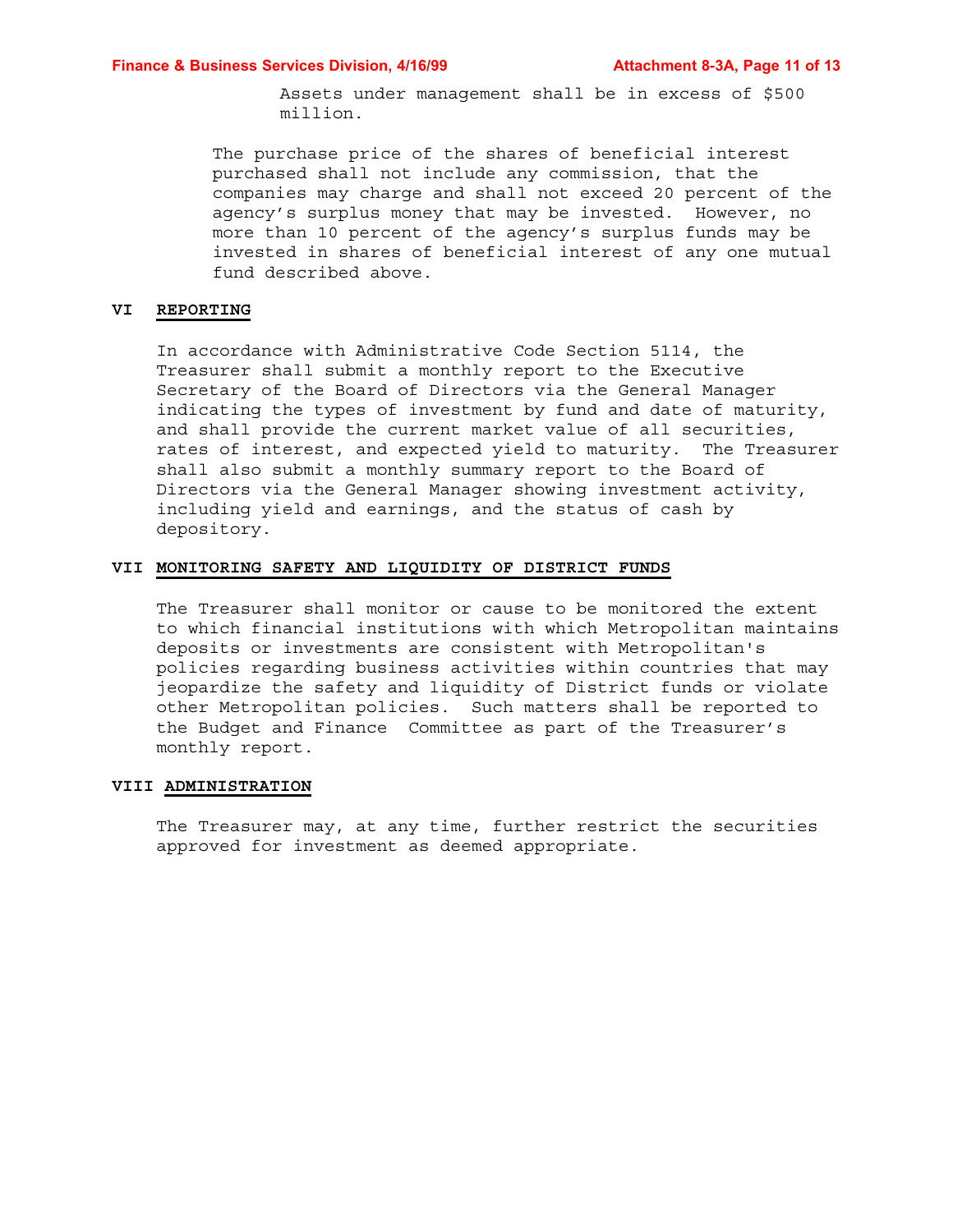## **APPENDIX**

# Securities of Government-Sponsored Enterprises, Agencies and International Institutions

| Issuer                               | Explicit U.S. Gov't. Guarantee |     |  |
|--------------------------------------|--------------------------------|-----|--|
|                                      |                                |     |  |
| Agency for Int'l. Dev.               | (AID)                          | Yes |  |
| Farmer's Home Admin.                 | (FmHA) Yes                     |     |  |
| Finc'l. Assist. Corp.                | (FAC) Yes                      |     |  |
| Gen'l. Svcs. Admin.                  | (GSA) Yes                      |     |  |
| Gov't. Nat'l. Mtge. Assn. (GNMA) Yes |                                |     |  |
| Private Export Funding               | (PEFCO) Yes                    |     |  |
| Small Busi. Admin.                   | (SBA) Yes                      |     |  |
| Veteran's Admin.                     | (VA)                           | Yes |  |
| Washington Met. Area Transit         |                                | Yes |  |
| Fed'l. Farm Cr. Bank                 | (FFCB)                         | No  |  |
| Fed'l. Home Loan Bank                | (FHLB)                         | No  |  |
| Fed'l. Home Loan Mtge. Corp. (FHLMC) |                                | No  |  |
| Fed'l. Nat'l. Mtge. Assn.            | (FNMA)                         | No  |  |
| Financing Corp.                      | (FICO)                         | No  |  |
| Resolution Funding Corp. (Refcorp)   |                                | No  |  |
| Student Loan Mktg. Assn. (SLMA)      |                                | No  |  |
| Tennessee Valley Authority (TVA)     |                                | No  |  |
| U.S. Postal Svc.                     |                                | No  |  |
| World Bank                           | (WB)(IBRD) No                  |     |  |

s:\worddocs\boardltr\99policyattachA.doc